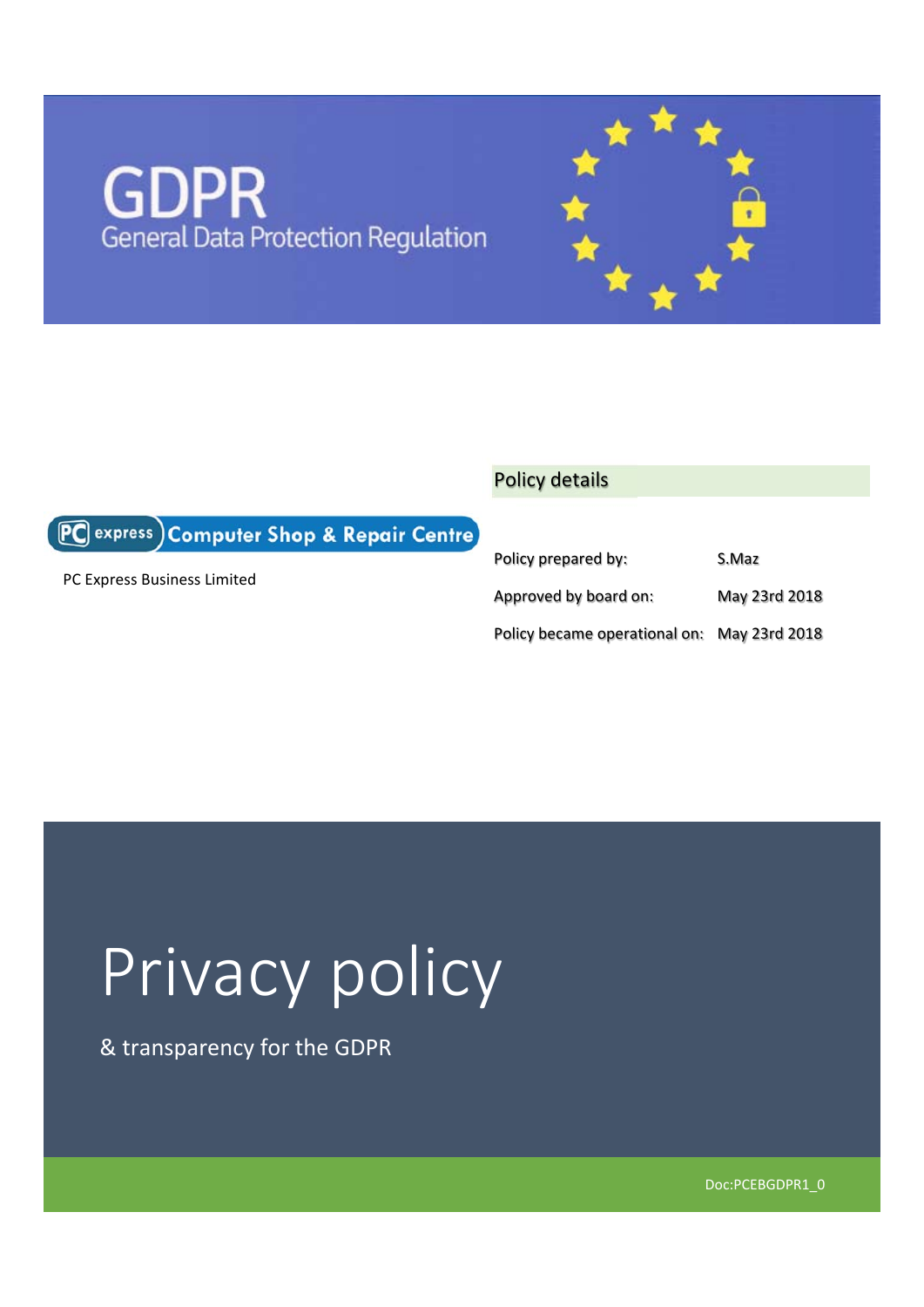### **Our Privacy policy**

#### **Summary – This Policy**

This Policy explains how we may Process your Personal Data. This Policy may be amended or updated from time to time, so please check it regularly for updates.

This Policy is issued by PC Express Business Limited. (together "Company", "we", "us" and "our") and is addressed to individuals outside our organisation with whom we interact, including customers, visitors to our Sites, users of our products or services (together, "you"). Defined terms used in this Policy are explained in Section at the bottom of this policy.

For the purposes of this Policy, Company is the Controller. This Policy covers the information practices relating to Company products ("Products") and Company services ("Services") offered now or in the future. Contact details are provided in the section at the bottom of this policy.

This Policy may be amended or updated from time to time to reflect changes in our practices with respect to the Processing of Personal Data, or changes in applicable law. We encourage you to read this Policy carefully, and to regularly check this page to review any changes we might make in accordance with the terms of this Policy.

#### **Summary – Collection of Personal Data**

We may collect or obtain Personal Data about you: directly from you (e.g., where you contact us); in the course of our relationship with you (e.g., purchase of our services); when you register to use any of our Sites, or services; when you visit our Sites or when you interact with any third party content on a Site; when you make your Personal Data public (e.g., if you make a public post about us on social media). We may also receive Personal Data about you from third parties (e.g., law enforcement authorities).

We may collect Personal Data about you from the following sources:

- **Credentials**: We may obtain your Credential Data when you provide it to us (e.g., remote support; device access, such as login information, including passwords to perform services and support).
- **Data you provide**: We may obtain your Personal Data when you provide it to us (e.g., where you contact us via email or telephone, or by any other means, or when you provide us with your business card).
- **Relationship data**: We may collect or obtain your Personal Data in the ordinary course of our relationship with you (e.g., if you purchase a service from us).
- **Data you make public**: We may collect or obtain your Personal Data that you manifestly choose to make public, including via social media (e.g., we may collect information from your social media profile(s), if you make a public post about us).
- **Site data**: We may collect or obtain your Personal Data when you visit any of our Sites or use any features or resources available on or through a Site.
- **Registration details**: We may collect or obtain your Personal Data when you use, or register to use, any of our Sites or services.
- **Third party information**: We may collect or obtain your Personal Data from third parties who provide it to us (e.g., credit reference agencies; law enforcement authorities; etc.).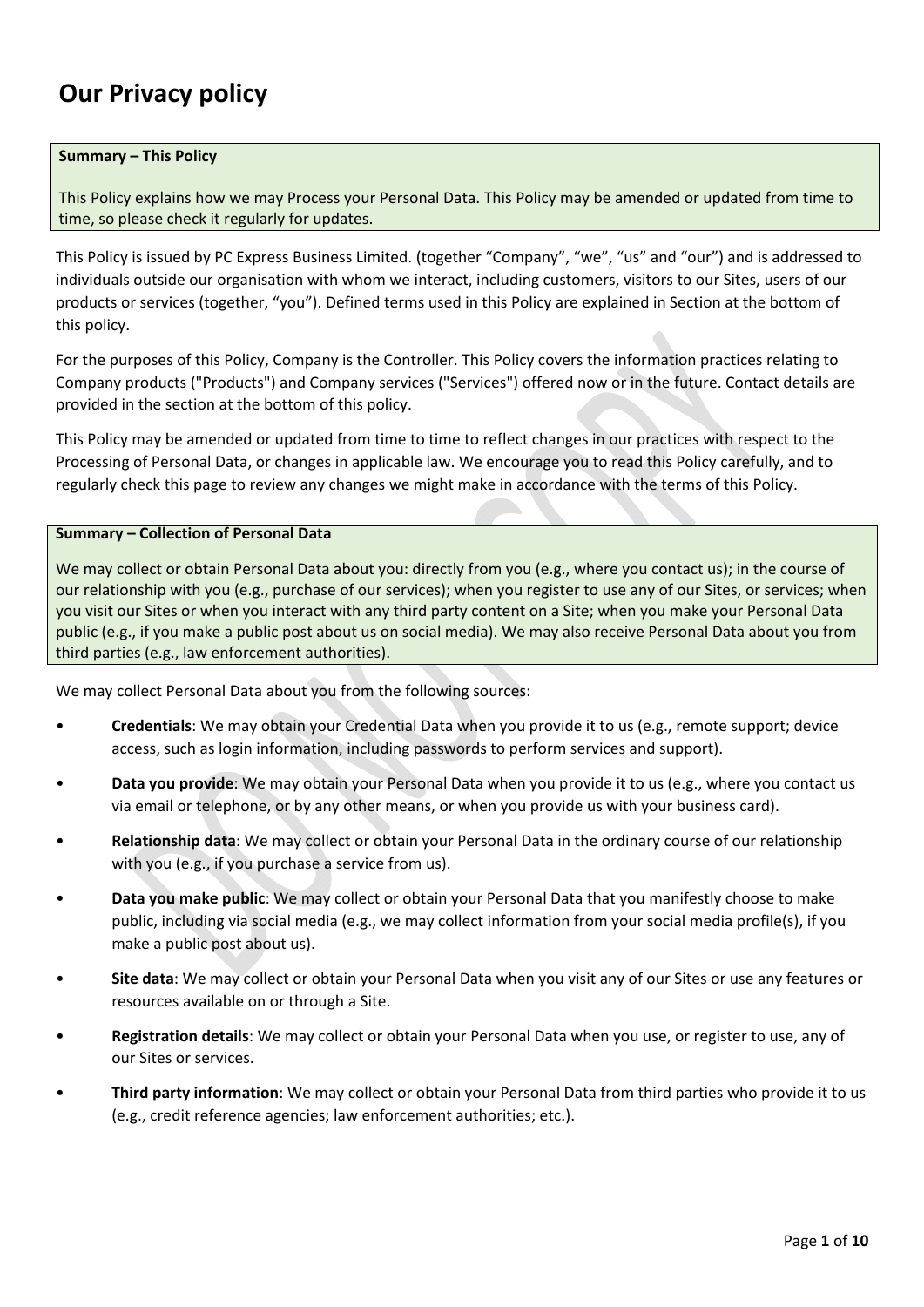### **Creation of Personal Data**

 We may also create Personal Data about you, such as records of your interactions with us, and details of your purchase history for internal administration purposes and analysis.

### **Categories of Personal Data we may Process**

#### **Summary – Categories of Personal Data we may Process**

We may Process: your personal details (e.g., your name); demographic data (e.g., your age); your contact details (e.g., your address); records of your consents; purchase details; payment details (e.g., your billing address); information about our Sites and devices (e.g., the type of device you are using).

We may Process the following categories of Personal Data about you:

**Personal details**: given name(s); preferred name; and photograph.

**Demographic information**: gender; date of birth/age; nationality; salutation; job title/industry; and language preferences.

**Contact details**: correspondence address; telephone number; email address; and details of your public social media profile(s).

**Consent records**: records of any consents you may have given, together with the date and time, means of consent and any related information (e.g., the subject matter of the consent).

**Payment details**: invoice records; payment records; billing address; payment method; bank account number or credit card number; cardholder or accountholder name; card or account security details; card 'valid from' date; and card expiry date; BACS details; SWIFT details; IBAN details; payment amount; payment date; and records of cheques.

**Data relating to our Sites device type**; operating system; browser type; browser settings; IP address; language settings; dates and times of connecting to a Site; App usage statistics; App settings; location data, and other technical communications information (some of which may constitute Personal Data); username; password; usage data; aggregate statistical information.

**Employer details**: where you interact with us in your capacity as an employee, the contact information of your employer (including name, address, telephone number and email address) to the extent relevant.

**Views and opinions**: any views and opinions that you choose to send to us, or publicly post about us on social media platforms.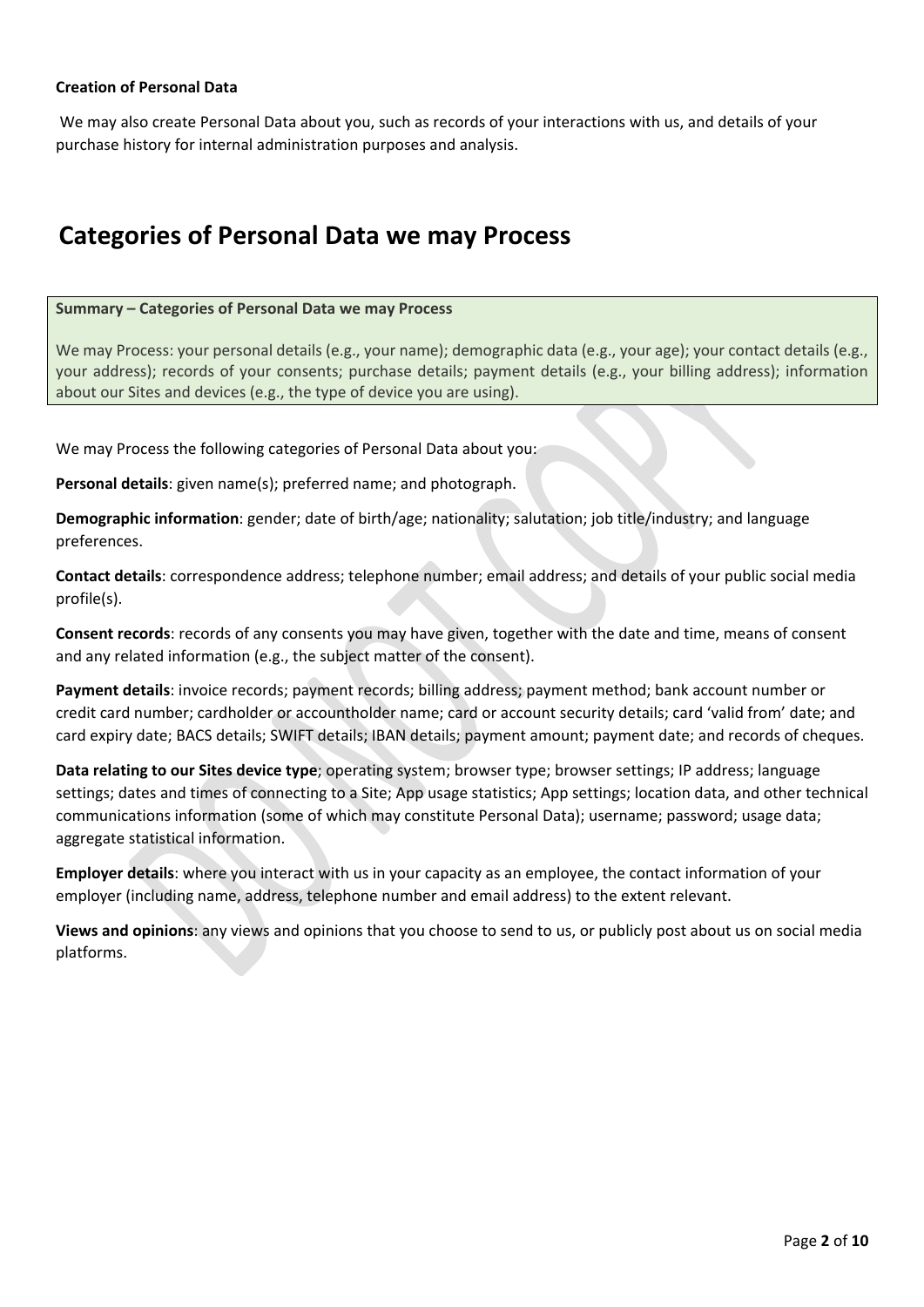### **Lawful basis for Processing Personal Data**

#### **Summary – Lawful basis for Processing Personal Data**

We may Process your Personal Data where: you have given your prior, express consent; the Processing is necessary for a contract between you and us; the Processing is required by applicable law; the Processing is necessary to protect the vital interests of any individual; or where we have a valid legitimate interest in the Processing.

In Processing your Personal Data in connection with the purposes set out in this Policy, we may rely on one or more of the following legal bases, depending on the circumstances:

**Consent**: We may Process your Personal Data where we have obtained your prior, express consent to the Processing (this legal basis is only used in relation to Processing that is entirely voluntary – it is not used for Processing that is necessary or obligatory in any way);

**Contractual necessity**: We may Process your Personal Data where the Processing is necessary in connection with any contract that you may enter into with us;

**Compliance with applicable law**: We may Process your Personal Data where the Processing is required by applicable law;

**Vital interests**: We may Process your Personal Data where the Processing is necessary to protect the vital interests of any individual; or

**Legitimate interests**: We may Process your Personal Data where we have a legitimate interest in carrying out the Processing for the purpose of managing, operating or promoting our business, and that legitimate interest is not overridden by your interests, fundamental rights, or freedoms.

### **Sensitive Personal Data**

### **Summary – Sensitive Personal Data**

We do not seek to collect or otherwise Process your Sensitive Personal Data. Where we need to Process your Sensitive Personal Data for a legitimate purpose, we do so in accordance with applicable law.

We do not seek to collect or otherwise Process your Sensitive Personal Data in the ordinary course of our business. Where it becomes necessary to process your Sensitive Personal Data for any reason, we rely on one of the following legal bases:

**Compliance with applicable law**: We may Process your Sensitive Personal Data where the Processing is required or permitted by applicable law (e.g., to comply with our diversity reporting obligations);

**Detection and prevention of crime**: We may Process your Sensitive Personal Data where the Processing is necessary for the detection or prevention of crime (including the prevention of fraud);

**Establishment, exercise or defence of legal rights**: We may Process your Sensitive Personal Data where the Processing is necessary for the establishment, exercise or defence of legal rights; or

**Consent**: We may Process your Sensitive Personal Data where we have, in accordance with applicable law, obtained your prior, express consent prior to Processing your Sensitive Personal Data (this legal basis is only used in relation to Processing that is entirely voluntary – it is not used for Processing that is necessary or obligatory in any way).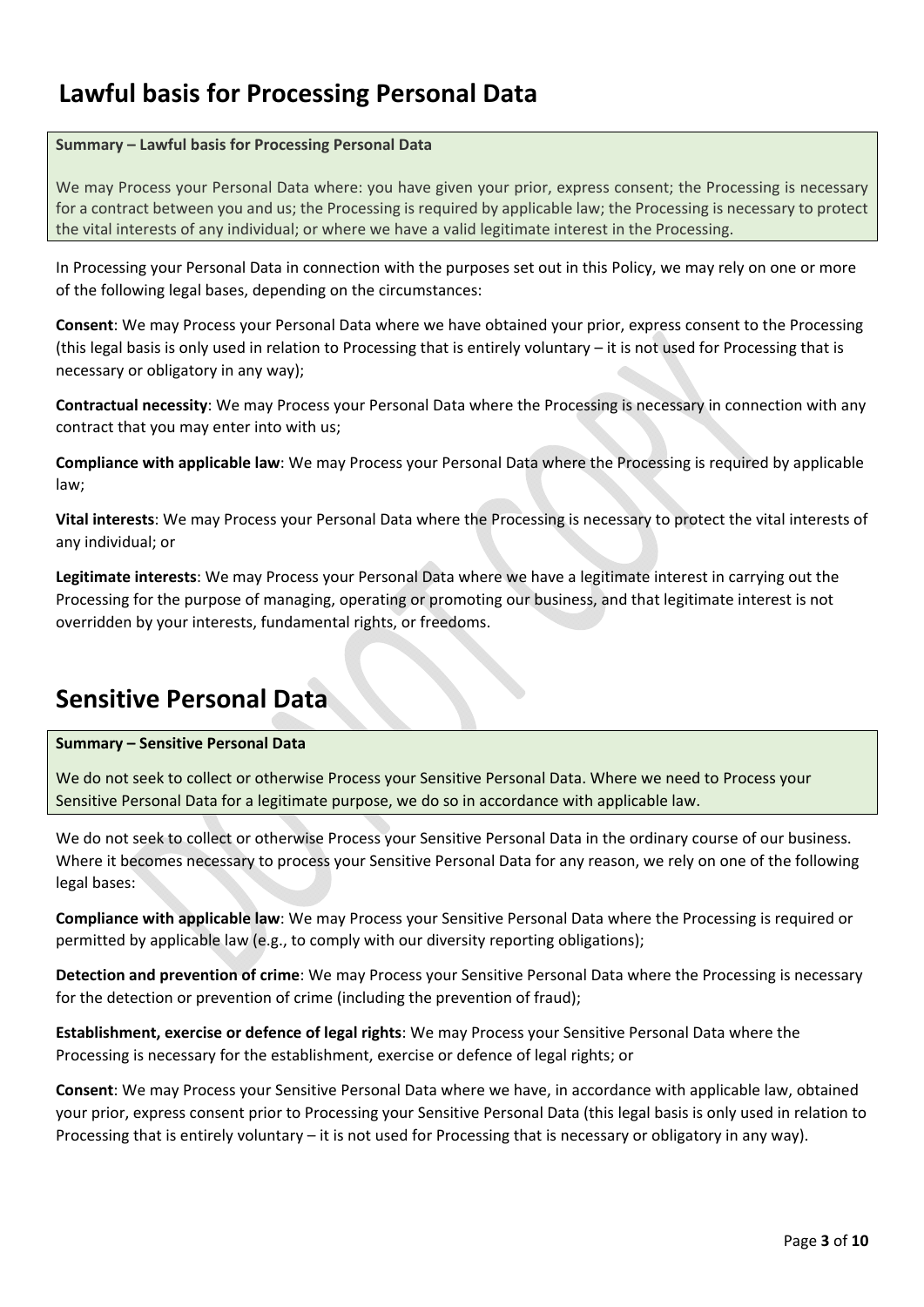### **Purposes for which we may Process your Personal Data**

#### **Summary – Purposes for which we may Process your Personal Data**

We may Process your Personal Data for the following purposes: providing services to you; operating our Sites and CRM systems; communicating with you; managing our IT systems; health and safety; financial management; conducting surveys; conducting investigations where necessary; compliance with applicable law; and improving our Sites and services.

The purposes for which we may Process Personal Data, subject to applicable law, include:

**Provision of services to you**: providing our services to you; communicating with you in relation to those services, and providing you with promotional discounts at your request or in connection with those services or similar services. An out-out will be provided towards any promotional contact should you feel it's not of interest including the right to be forgotten.

**Our Sites and CRM's**: operating and managing our Sites and our CRM systems; providing information to you; communicating and interacting with you via our Sites and our CRM's; identifying issues with our Sites and CRM's and planning improvements to or creating new Sites and CRM's; and notifying you of changes to any of our Sites, our CRM's, or our services.

**Communications**: communicating with you via any means (including via email, telephone, text message, social media, post or in person) news items and other information in which you may be interested, subject to ensuring that such communications are provided to you in compliance with applicable law; maintaining and updating your contact information where appropriate; and obtaining your prior, opt-in consent where required.

**Communications and IT operations**: management of our communications systems; operation of IT security systems; and IT security audits.

**Health and safety**: health and safety assessments and record keeping; and compliance with related legal obligations.

**Financial management**: sales; finance; corporate audit; and vendor management.

**Surveys**: engaging with you for the purposes of obtaining your views on our services.

**Investigations**: detecting, investigating and preventing breaches of policy, and criminal offences, in accordance with applicable law.

**Legal proceedings**: establishing, exercising and defending legal rights.

**Legal compliance**: compliance with our legal and regulatory obligations under applicable law.

**Improving our Sites, CRM's, services**: identifying issues with our Sites, our CRM's, or our services; planning improvements to our Sites, our CRM's, or our services; and creating new Sites, CRM's, or services.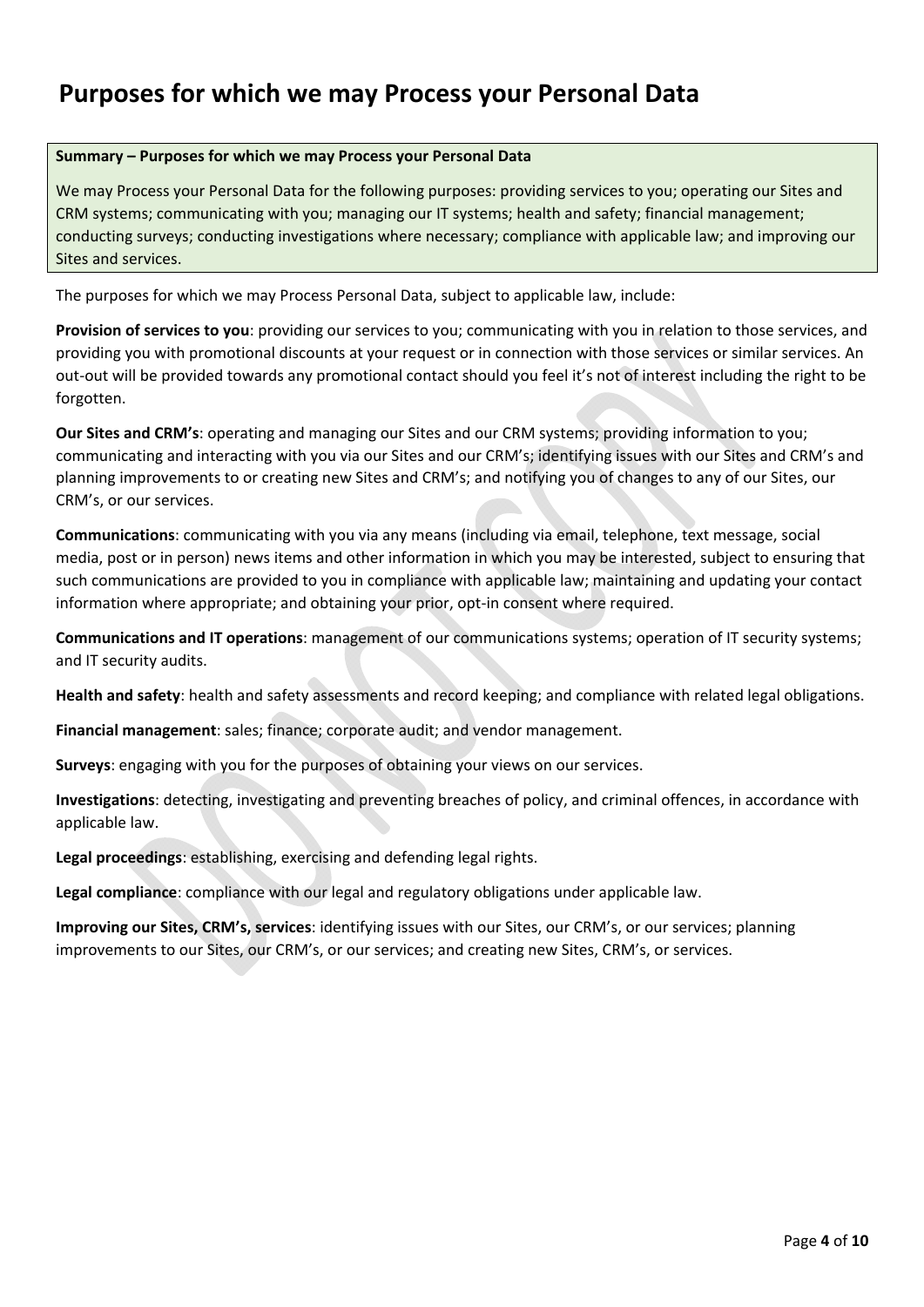### **Disclosure of Personal Data to third parties**

### **Summary – Disclosure of Personal Data to third parties**

We may disclose your Personal Data to: legal and regulatory authorities; our external advisors; our Processors; any party as necessary in connection with legal proceedings; any party as necessary for investigating, detecting or preventing criminal offences; any purchaser of our business; and any third‐party providers of acting on our behalf as part of the service, plugins or content used on our Sites.

We may disclose your Personal Data to other entities within the Company suppliers, for legitimate business purposes (including operating our Sites and our CRM, and providing services to you), in accordance with applicable law. In addition, we may disclose your Personal Data to:

**legal and regulatory authorities**, upon request, or for the purposes of reporting any actual or suspected breach of applicable law or regulation;

**outside professional advisors** (such as accountants, auditors, solicitors or sheriffs), subject to binding contractual obligations of confidentiality;

**third party Processors** (such as payment services providers; data centres; etc.), located anywhere in the world, subject to the requirements noted below;

**any relevant party**, law enforcement agency or court, to the extent necessary for the establishment, exercise or defence of legal rights;

**any relevant party** for the purposes of prevention, investigation, detection or prosecution of criminal offences or the execution of criminal penalties, including safeguarding against and the prevention of threats to public security;

Any relevant third-party acquirer(s), in the event that we sell or transfer all or any relevant portion of our business or assets (including in the event of a reorganization, dissolution or liquidation);

If we engage a third‐party Processor to Process your Personal Data, the Processor will be subject to binding contractual obligations to: (i) only Process the Personal Data in accordance with our prior written instructions; and (ii) use measures to protect the confidentiality and security of the Personal Data; together with any additional requirements under applicable law.

### **Data security**

### **Summary – Data security**

We implement appropriate technical and organisational security measures to protect your Personal Data. Please ensure that any Personal Data that you send to us is sent securely.

We have implemented appropriate technical and organisational security measures designed to protect your Personal Data against accidental or unlawful destruction, loss, alteration, unauthorised disclosure, unauthorised access, and other unlawful or unauthorised forms of Processing, in accordance with applicable law.

Because the internet is an open system, the transmission of information via the internet is not completely secure. Although we will implement all reasonable measures to protect your personal data, we cannot guarantee the security of your data transmitted to us using the internet – any such transmission is at your own risk and you are responsible for ensuring that any Personal Data that you send to us are sent securely.

### **Data breach protocol**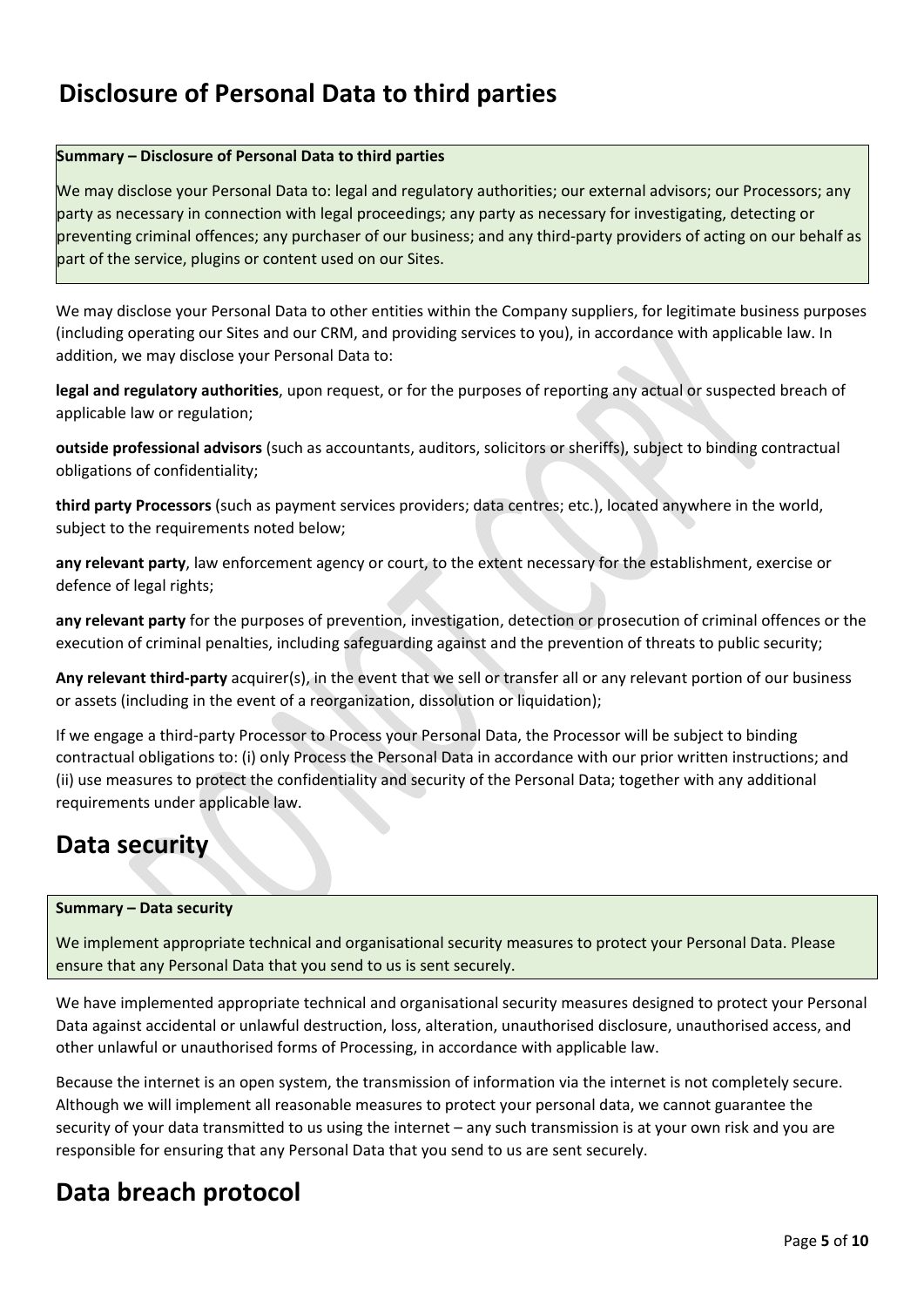#### **Summary – Data breach protocol**

We have procedures in place to reduce risk in the event of a data breach.

In the event of a data breach, we have a detect, lockdown, report and investigate procedure in place to ensure minimum risk.

### **Data accuracy**

#### **Summary – Data accuracy**

We take every reasonable step to ensure that your Personal Data are kept accurate and up‐to‐date and are erased or rectified if we become aware of inaccuracies.

We take every reasonable step to ensure that:

your Personal Data that we Process are accurate and, where necessary, kept up to date; and

any of your Personal Data that we Process that you inform us is inaccurate (having regard to the purposes for which they are Processed) are erased or rectified.

### **Data minimisation**

#### **Summary – Data minimisation**

We take every reasonable step to limit the volume of your Personal Data that we Process to what is necessary.

We take every reasonable step to ensure that your Personal Data that we Process are limited to the Personal Data reasonably necessary in connection with the purposes set out in this Policy or as required to provide you services or access to our CRM's and Sites.

### **Data retention**

### **Summary – Data retention**

We take every reasonable step to ensure that your Personal Data are only retained for as long as they are needed.

 We take every reasonable step to ensure that your Personal Data are only Processed for the minimum period necessary for the purposes set out in this Policy.

When data has become in-active, we may retain that data for up to 7 years before its removed and securely destroyed.

The criteria for determining the duration for which we will keep your Personal Data are as follows: we will retain copies of your Personal Data in a form that permits identification only for as long as is necessary in connection with the purposes set out in this Policy, unless applicable law requires a longer retention period. In particular, we may retain your Personal Data for the duration of any period necessary to establish, exercise or defend any legal rights.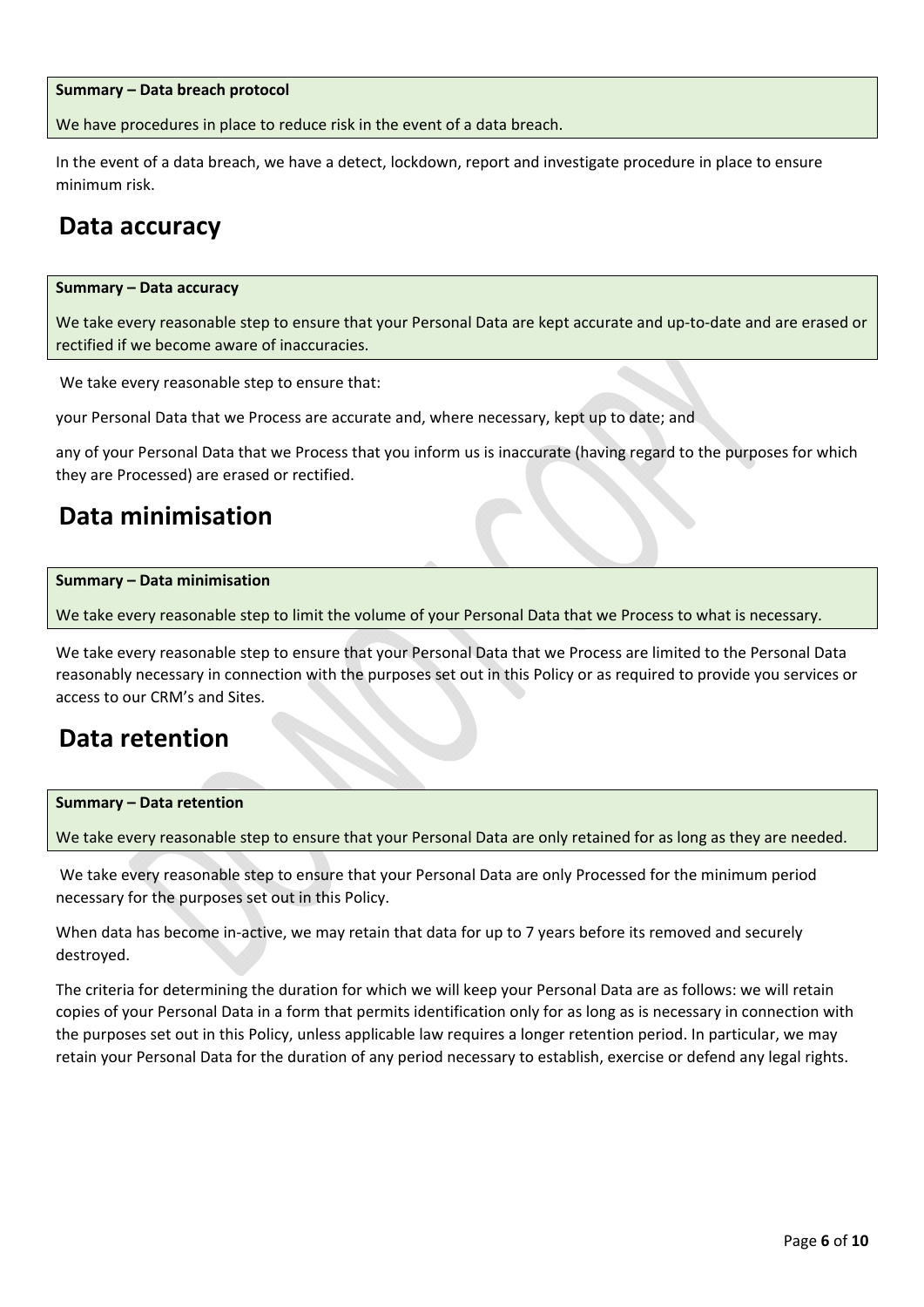### **Your legal rights**

### **Summary – Your legal rights**

Under applicable law, you may have a number of rights, including: the right not to provide your Personal Data to us; the right of access to your Personal Data; the right to request rectification of inaccuracies; the right to request the erasure, or restriction of Processing, of your Personal Data; the right to object to the Processing of your Personal Data; the right to have your Personal Data transferred to another Controller; the right to withdraw consent; and the right to lodge complaints with Data Protection Authorities. We may require proof of your identity before we can give effect to these rights.

Subject to applicable law, you may have a number of rights regarding the Processing of your Relevant Personal Data, including:

- the right not to provide your Personal Data to us (however, please note that we may be unable to provide you with the full benefit of our Sites, our CRM's, or our services, if you do not provide us with your Personal Data – e.g., we may not be able to process your orders without the necessary details);
- the right to request access to, or copies of, your Relevant Personal Data, together with information regarding the nature, Processing and disclosure of those Relevant Personal Data;
- the right to request rectification of any inaccuracies in your Relevant Personal Data;
- the right to request, on legitimate grounds:
- erasure of your Relevant Personal Data; or
- restriction of Processing of your Relevant Personal Data;
- the right to object, on legitimate grounds, to the Processing of your Relevant Personal Data by us or on our behalf;
- the right to have certain Relevant Personal Data transferred to another Controller, in a structured, commonly used and machine‐readable format, to the extent applicable;
- where we Process your Relevant Personal Data on the basis of your consent, the right to withdraw that consent (noting that such withdrawal does not affect the lawfulness of any Processing performed prior to the date on which we receive notice of such withdrawal, and does not prevent the Processing of your Personal Data in reliance upon any other available legal bases); and
- the right to lodge complaints with a Data Protection Authority regarding the Processing of your Relevant Personal Data by us or on our behalf.
- we may require proof of your identity before we can give effect to these rights; and
- where your request requires the establishment of additional facts (e.g., a determination of whether any Processing is non‐compliant with applicable law) we will investigate your request reasonably promptly, before deciding what action to take.
- $\bullet$
- "CRM's" means any application we use to manage data
- "Adequate Jurisdiction" a jurisdiction that has been formally designated by the European Commission as providing an adequate level of protection for Personal Data.
- "Cookie" means a small file that is placed on your device when you visit a website (including our Sites). In this Policy, a reference to a "Cookie" includes analogous technologies such as web beacons and clear GIFs.
- "Controller" means the entity that decides how and why Personal Data are Processed. In many jurisdictions, the Controller has primary responsibility for complying with applicable data protection laws.
- "Data Protection Authority" means an independent public authority that is legally tasked with overseeing compliance with applicable data protection laws.
- "EEA" means the European Economic Area.
- "Personal Data" means information that is about any individual, or from which any individual is directly or indirectly identifiable, in particular by reference to an identifier such as a name, an identification number,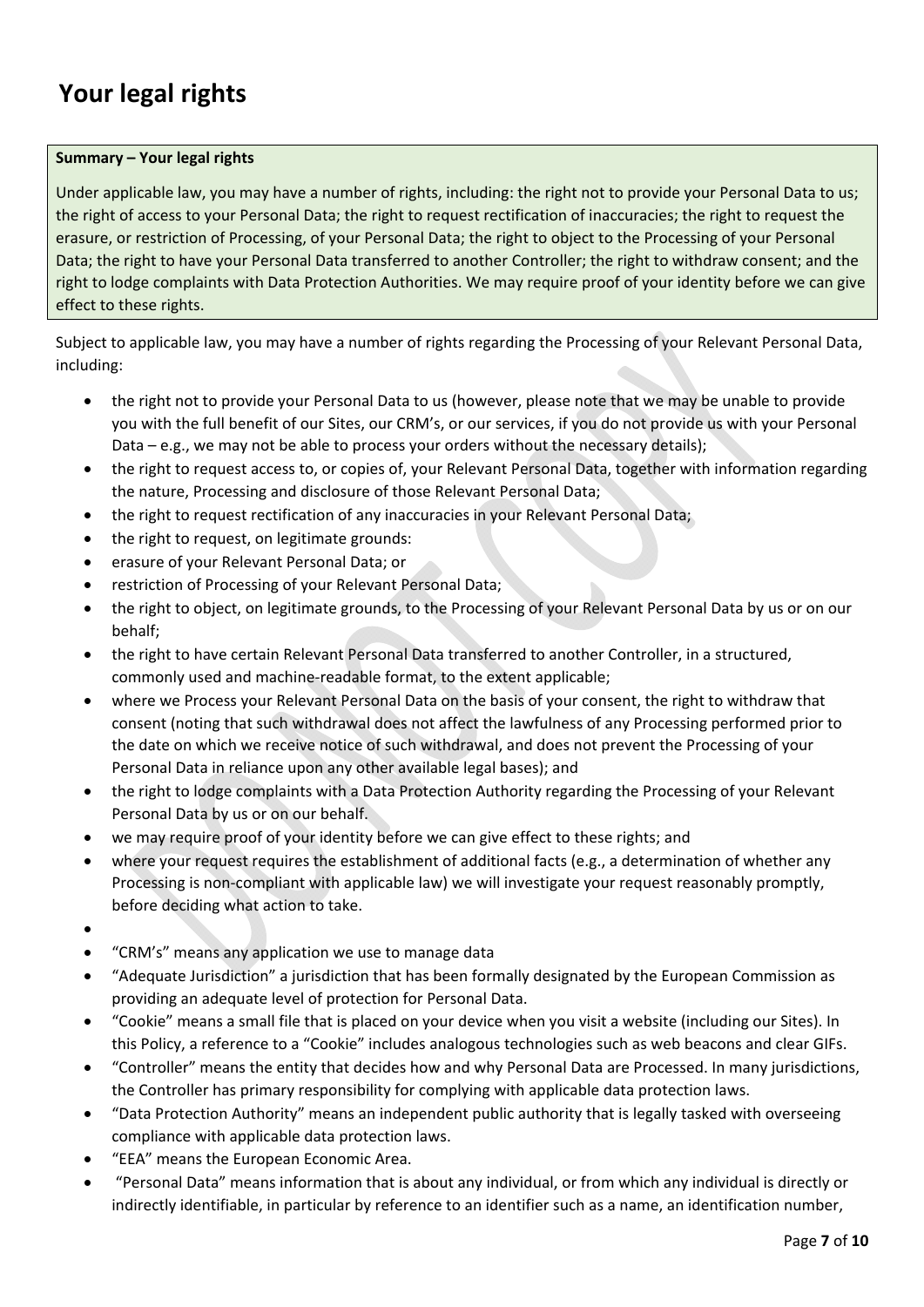location data, an online identifier or to one or more factors specific to the physical, physiological, genetic, mental, economic, cultural or social identity of that individual.

- "Process", "Processing" or "Processed" means anything that is done with any Personal Data, whether or not by automated means, such as collection, recording, organisation, structuring, storage, adaptation or alteration, retrieval, consultation, use, disclosure by transmission, dissemination or otherwise making available, alignment or combination, restriction, erasure or destruction.
- "Processor" means any person or entity that Processes Personal Data on behalf of the Controller (other than employees of the Controller).
- "Relevant Personal Data" means Personal Data in respect of which we are the Controller. It expressly does not include Personal Data of which we are not the Controller.
- "Sensitive Personal Data" means Personal Data about race or ethnicity, political opinions, religious or philosophical beliefs, trade union membership, physical or mental health, sexual life, any actual or alleged criminal offences or penalties, national identification number, or any other information that may be deemed to be sensitive under applicable law.
- "Standard Contractual Clauses" means template transfer clauses adopted by the European Commission or adopted by a Data Protection Authority and approved by the European Commission.
- "Site" means any website operated, or maintained, by us or on our behalf.

### **This does not affect your statutory rights.**

To exercise one or more of these rights, or to ask a question about these rights or any other provision of this Policy, or about our Processing of your Personal Data, please use the contact details provided in the Contact details section at the bottom of this page.

### **Cookies and similar technologies (Cookie Policy)**

#### **Summary – Cookies and similar technologies**

We may Process your Personal Data by placing or reading Cookies and similar technologies.

 When you visit a Site or use an App we may place Cookies onto your device, or read Cookies already on your device, subject always to obtaining your consent, where required, in accordance with applicable law. We use Cookies to record information about your device, your browser and, in some cases, your preferences and browsing habits. We may Process your Personal Data through Cookies and similar technologies.

### **Cookie Policy for Our Website**

This is the Cookie Policy for Our Website, accessible from **www**.**pc‐xp.com**

#### **What Are Cookies**

As is common practice with almost all professional websites this site uses cookies, which are tiny files that are downloaded to your computer, to improve your experience. This page describes what information they gather, how we use it and why we sometimes need to store these cookies. We will also share how you can prevent these cookies from being stored however this may downgrade or 'break' certain elements of the sites functionality.

#### **How We Use Cookies**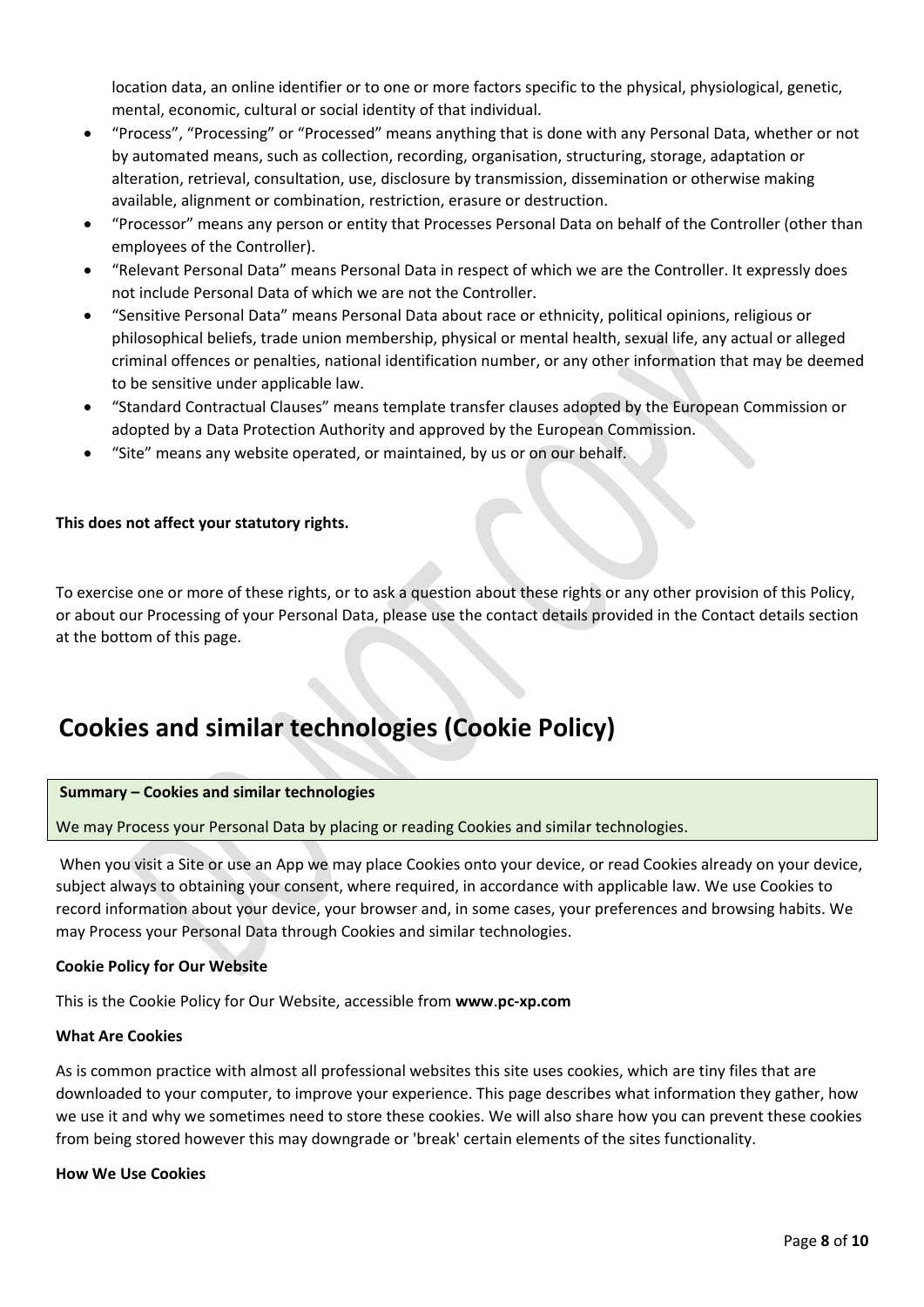We use cookies for a variety of reasons detailed below. Unfortunately in most cases there are no industry standard options for disabling cookies without completely disabling the functionality and features they add to this site. It is recommended that you leave on all cookies if you are not sure whether you need them or not in case they are used to provide a service that you use.

### **Disabling Cookies**

You can prevent the setting of cookies by adjusting the settings on your browser (see your browser Help for how to do this). Be aware that disabling cookies will affect the functionality of this and many other websites that you visit. Disabling cookies will usually result in also disabling certain functionality and features on our site. Therefore it is recommended that you do not disable cookies.

### **The Cookies We Set**

This site uses Google Analytics which is one of the most widespread and trusted analytics solution on the web for helping us to understand how you use the site and ways that we can improve your experience. These cookies may track things such as how long you spend on the site and the pages that you visit so we can continue to produce engaging content. For more information on Google Analytics cookies, see the official Google Analytics page.

We also use social media buttons and/or plugins on this site that allow you to connect with your social network in various ways. For these to work the following social media sites including; Instagram, Twitter, Facebook and LinkedIN, will set cookies through our site which may be used to enhance your profile on their site or contribute to the data they hold for various purposes outlined in their respective privacy policies.

### **Contact details**

The Company, or Company affiliate may be contacted at the relevant address set out below.

You may contact us about your direct marketing preference by emailing: office@cswater.co.uk If you wish to be taken off our contact list for direct marketing, or if you have any comments, questions or concerns about any of the information in this Policy, or any other issues relating to the Processing of Personal Data carried out by us, or on our behalf, please contact:

PC Express Business Limited 185 Washway Road Sale M33 4AH info@pc‐xp.com

### **Definitions**

"**Credentials**" means any login usernames and passwords for devices and apps.

"**Products**" means any physical product made or licensed by PC Express Business Limited.

"**Services**" means any services provided by PC Express Business Limited.

"**CRM**" means any application made available by us (including where we make such applications available via third party stores or marketplaces, or by any other means).

"**Adequate Jurisdiction**" a jurisdiction that has been formally designated by the European Commission as providing an adequate level of protection for Personal Data.